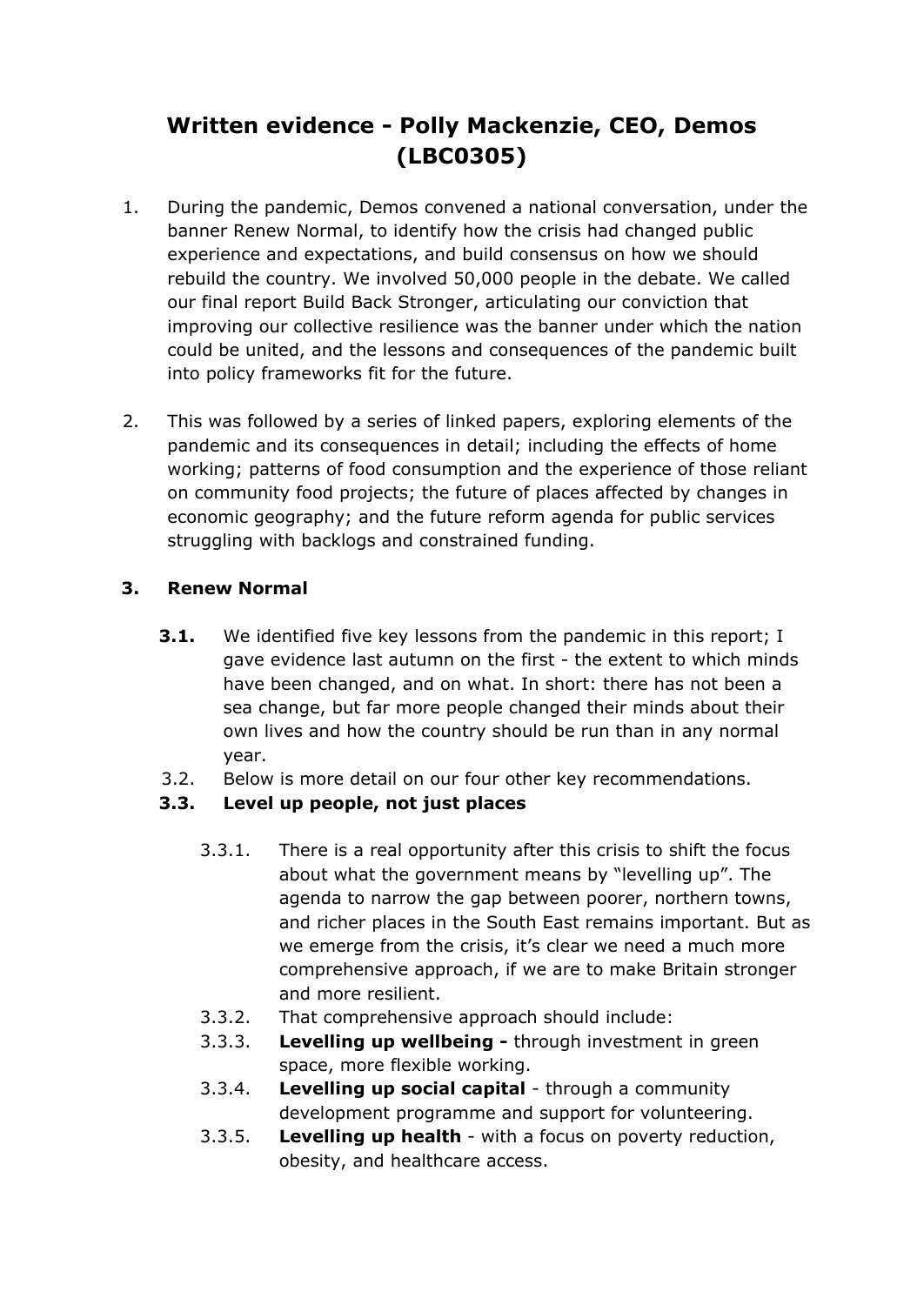- 3.3.6. **Levelling up for left behind workers** with a higher minimum wage, strengthened employment rights and a stronger welfare safety net.
- 3.3.7. **Levelling up for left behind groups -** fulfilling commitments on racial equality and support for disabled people
- 3.3.8. **Levelling up digital access** with a combination of infrastructure and skills investment.

## 3.4. **Community makes us stronger, not just happier.**

- 3.4.1. The pandemic has proved beyond all doubt that community networks are a vital component of national resilience. National shielding support schemes, national test and trace, and national volunteering programmes were regularly outperformed by their local counterparts. And, as we explored in the previous section, hyper-local community organising delivered not just direct aid, but a national morale boost, too.
- 3.4.2. Community business and charitable organisations have often formed the anchor points for mutual aid activities: where they do not exist, individuals have often struggled to pull together sufficient critical mass to meet needs. Areas that lacked infrastructure were unable to apply for funding, or when they did, were often unsuccessful.
- 3.4.3. This is because community organisations contribute both social capital - often built up over years or decades - and organisational agility. Localised efforts are often the most receptive to the continuously changing nature of emergencies, because they remove the usual bureaucratic measures and can mobilise people to meet need incredibly quickly. What makes their work uniquely successful boils down to the connections and trust they have built up over the vears. $<sup>1</sup>$ </sup>
- 3.4.4. And yet we have also seen that there remain substantial proportions of the population who know almost no-one in their neighbourhood, and that loneliness increased for millions. Gaps and disparities in social capital contribute to systemic fragility: increasing the demands on the state to support individuals where neighbours and communities had not organised to do so. There is therefore a benefit to all of us to start to fill these gaps in social capital, as part of the wider levelling up agenda.

<sup>1</sup> Taylor and Wilson (2020)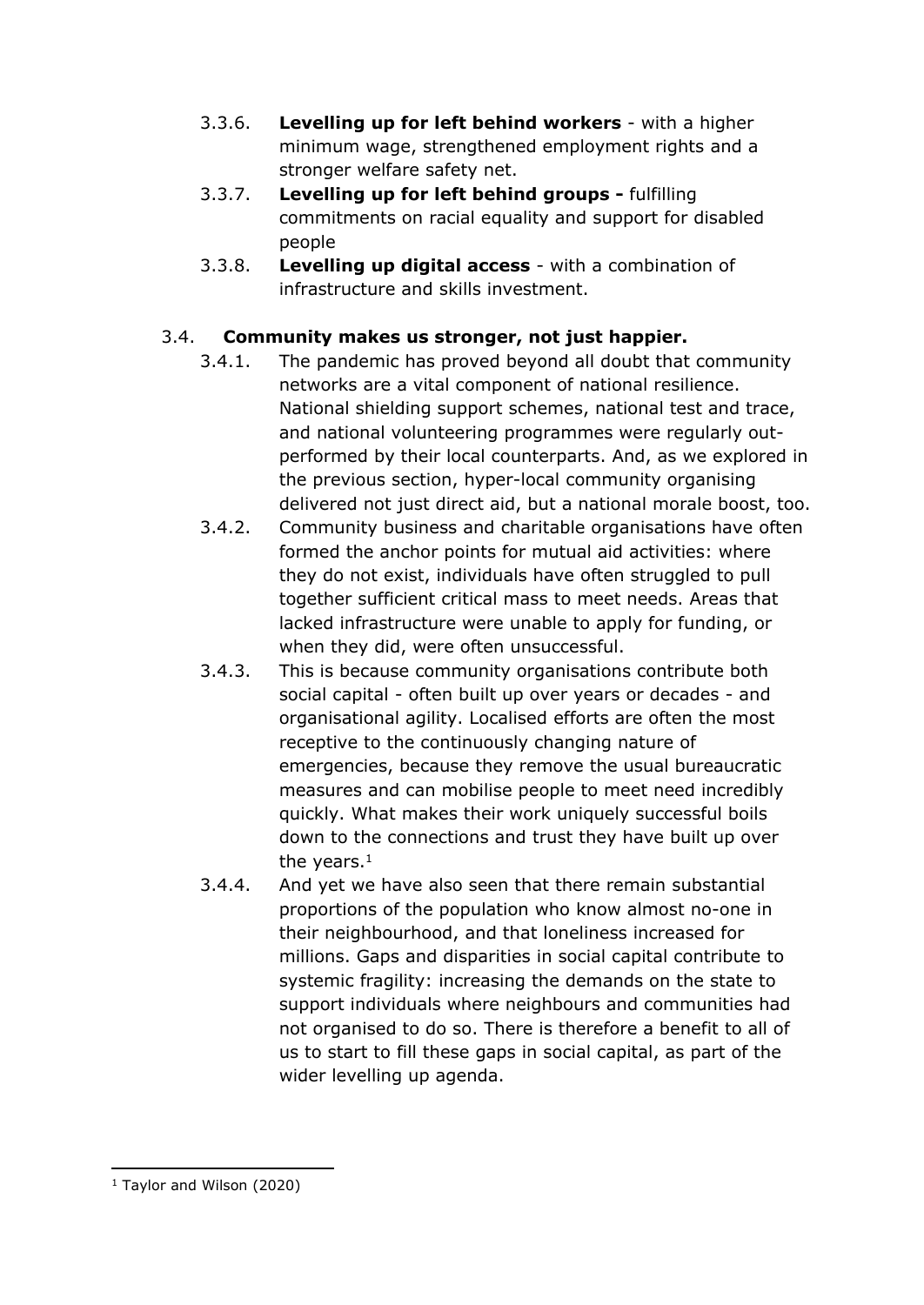#### 3.5. **Remote working and online shopping are here to stay. We need to adapt**

- 3.5.1. Over the last year, we've seen an unprecedented shift of our lives online. And while it hasn't been perfect, and we can expect to see some bounce-back to offline working, socialising and shopping once restrictions are fully lifted, the simple reality is that we are not going back to how things were before.
- 3.5.2. People are broadly positive about the role technology has played in our lives. So there's not much point trying to put the genie back in the bottle and persuade or incentivise people back to their offices, high streets, or commute. The policy agenda needs urgently to move on focus on three things:

How to improve the quality of online experiences How to adapt offline services so they can be affordably retained

How to adapt our physical spaces to the economic realities of the future - see below.

## 3.5.3. **We need an "everybody in" strategy for the digital**

**world.** A significant portion of the population are limited in their internet use or do not use it at all. 9 million people in the UK can't use the internet without help; 7 million people have no access to the internet at home.<sup>2</sup> These figures are not merely significant in terms of who is able to get online, but intersects with other inequalities: research by the Good Things Foundation and NHSX Digital finds that digital exclusion is a co-determinant of health, and as such, the digitally excluded risk health inequalities to a greater degree.<sup>3</sup>

3.5.4. **Online spaces need more oversight as they become more important.** We can't assume that online is automatically good. The pandemic has also been a stark demonstration that online spaces, as they play a greater part in our lives, are even more in need of oversight and design in the public interest. Unregulated online spaces which are driven by commercial incentives are spaces where misinformation and abuse flourish: and this poses serious threats to both individual well-being and public health. While the platforms have been much more aggressive and

<sup>2</sup> https://www.goodthingsfoundation.org/sites/default/files/research-publications/digital-nation-2020.pdf

<sup>3</sup> https://www.goodthingsfoundation.org/sites/default/files/research-

publications/digital\_inclusion\_in\_health\_and\_care-

\_lessons\_learned\_from\_the\_nhs\_widening\_digital\_participation\_programme\_2017-2020\_\_0.pdf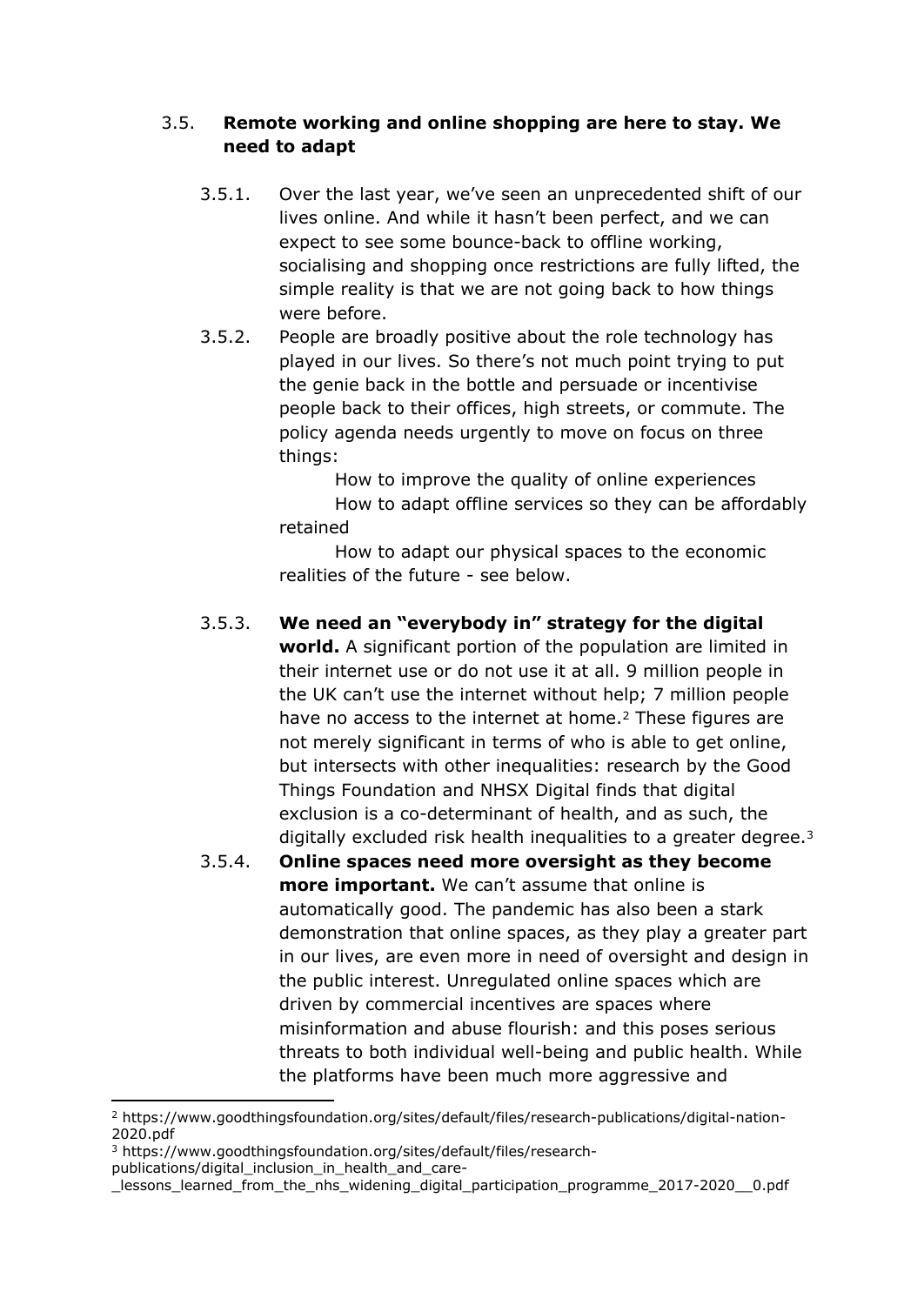collaborative about misinformation, they have often been left playing catch-up. Forthcoming work on online harms needs to give regulators full access to data, and incentivise much greater investment in human moderation at scale.

- 3.5.5. **We need to adapt offline options so that they can be retained.** Our research showed real fear that offline options - to work, shop, or access public services - would disappear, and it would be the vulnerable, the poor, and the digitally excluded who would lose out. The public is clear that they would like offline options to be retained but - especially when it comes to shopping - this may be expensive or impossible. In public services, we argue that some of the savings from digital transformation should be recycled into face-to-face services for those who need them, as well as digital inclusion. There are real opportunities, given the changes we are likely to see in office and high street property use, to redesign workspaces and public service "front offices" to create hybrid spaces, where face to face support can be provided alongside digital infrastructure. Co-working spaces in towns, shared between multiple employers, for example, may offer a halfway house between a long commute and home working. Many high streets could benefit from digital hubs where citizens can get face to face support accessing a range of online public services.
- 3.5.6. **We need to reset the rules for remote working**. From health and safety assessments to the costs of heating and broadband connections; from privacy and workplace surveillance to management training: there are a host of policy issues triggered by this step change in the numbers of people working from home. Through the Workshift Commission Demos will explore these issues and make recommendations about how to ensure this catalyses improvements in our working lives.

#### **3.6. Lesson 5: We need to redesign the places where we live and work.**

3.7. Our economic and social geography was under pressure long before the pandemic. Shopping was moving online and high streets were suffering. Cities were growing, pricing many people out, while towns were often dwindling, many with ageing populations. We had wide variations in access to green space and community buildings, which so often act as the foundations of community connection. Our public transport networks were overcrowded and in need of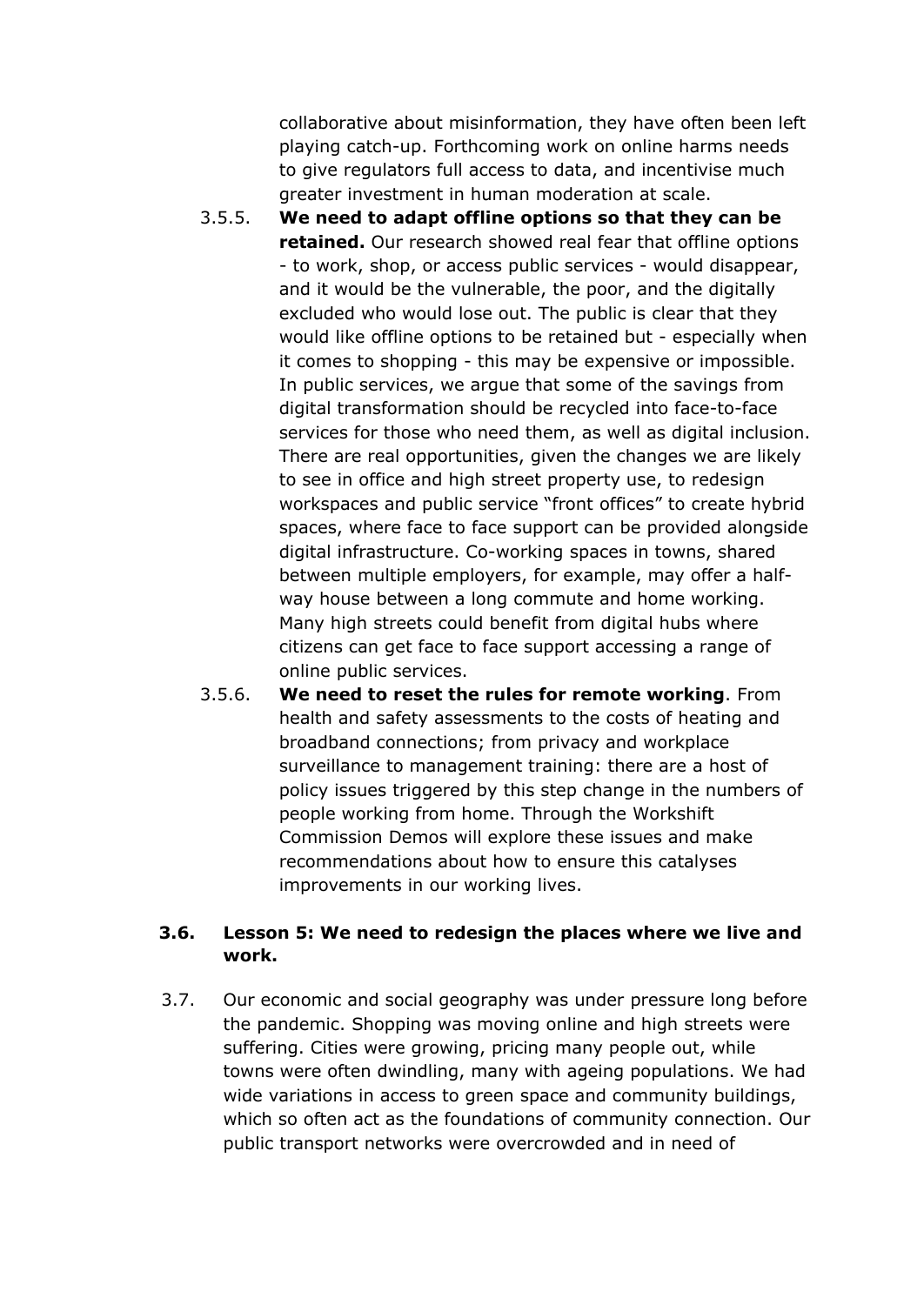investment, and we needed major investment to create the infrastructure for moving towards electric vehicles.

- 3.8. Of course: the United Kingdom has an extraordinary range of public spaces, civic architecture and heritage assets, of which we are rightly proud. But increasingly it was clear that we needed to adapt the places where we live to increase civic space, to adapt to climate change and technology, and to accommodate the changing needs of an ageing population.
- 3.9. The pandemic accelerated many of these long term trends. This raises huge questions for the physical infrastructure of the country: from the viability of public transport networks to the imperative of insulating homes; from how to repurpose vacant office or retail buildings to how to create high quality public space where communities can come together.
- 3.10. Transition cannot mean that we wash our hands of the consequences of economic and social change: vacancies, derelict buildings, or impossibly expensive public transport. Of course, the market will support much of the switch from non-viable to viable uses of buildings. But the public is clear that they want the government to take a role in managing the consequences of change. In our research there was widespread support for government playing a role in driving the transformation of city centres, for example, to become primarily places for community, arts and leisure - rather than businesses.
- 3.11. Now is the movement for urban and rural planners alike to innovate. To test and explore how to build more livable spaces, to support the connected communities the public is so keen to see emerge after this pandemic. This is an enormous opportunity for what Demos has called Everyday Democracy: mass participation in a consultation about what the future should look like for the spaces that matter most to each of us. We can mobilise discussion and debate, and help build a positive agenda for places that have - for too long - accepted the inevitability of decline
- 3.12. And the plans we develop for those places can and must feed into the wider policy agenda for post-Covid renewal.
	- 3.12.1. More cycling and walking infrastructure could also be part of countering obesity and improving wellbeing.
	- 3.12.2. Insulating homes can be part of a plan to create new jobs, cut carbon emissions, and improve families' financial resilience.
	- 3.12.3. Creating new, local, office co-working hubs for public servants - on high streets - could help create jobs and civic pride in left behind towns, as part of the levelling up agenda
- 3.13. At the top of the agenda for geographic change should be improved access to green space, in particular for those communities who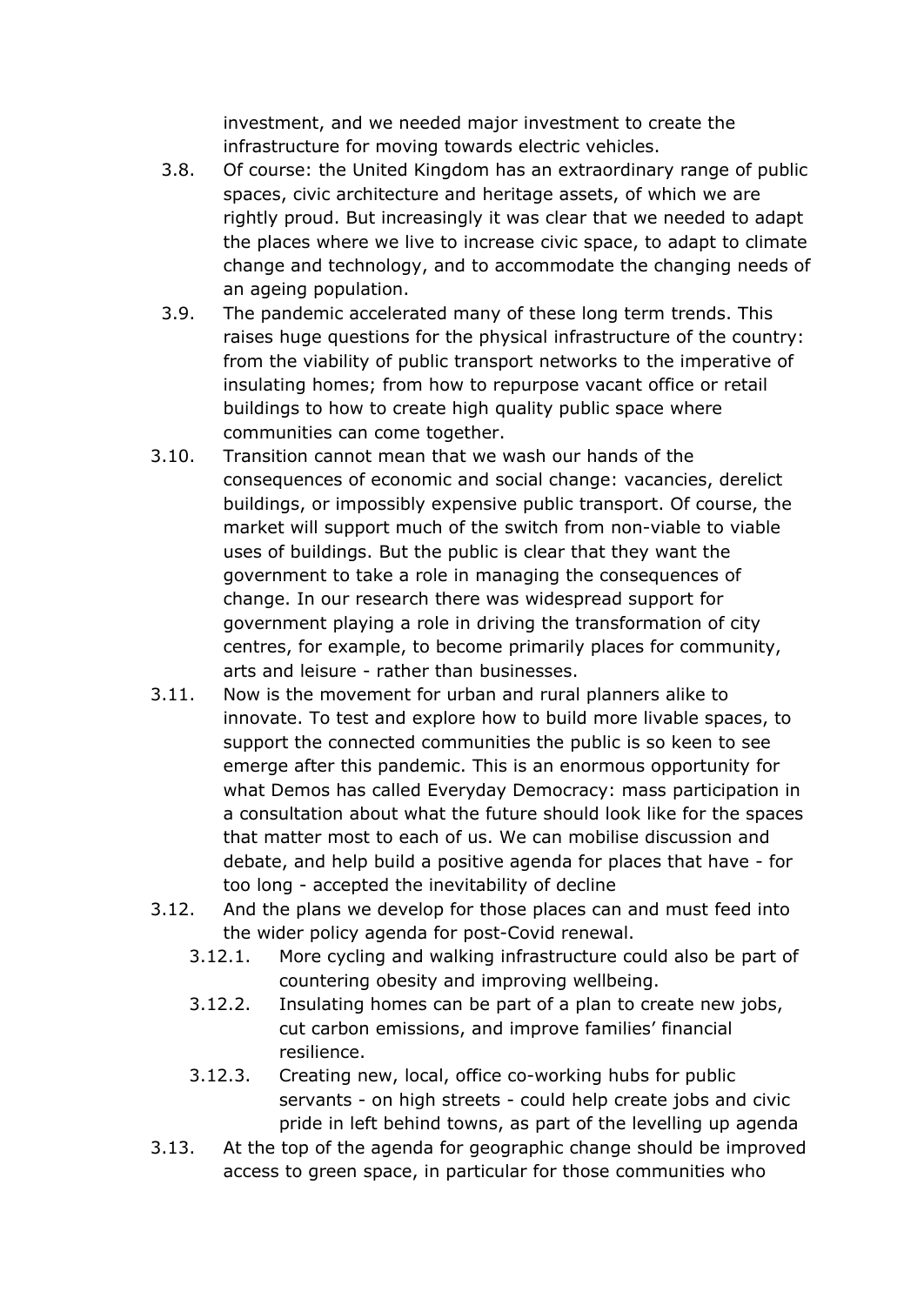have the least. Reclaiming land and streetspace for community-run parks, in particular, could help build social capital and community connection, while increasing access to green space as part of a public health strategy.

## **4. Changes in economic geography**

- **4.1.** Following on from Renew Normal we published **[Post-Pandemic](https://demos.co.uk/project/post-pandemic-places/) [Places](https://demos.co.uk/project/post-pandemic-places/)** and **[Everyday](https://demos.co.uk/project/everyday-places-creating-strong-locations-to-support-daily-life-in-britain/) [Places](https://demos.co.uk/project/everyday-places-creating-strong-locations-to-support-daily-life-in-britain/)**; twin reports exploring people's attitudes to, and aspirations for, the places they live in, both during the pandemic and for the long term.
- **4.2.** This work found that areas with more remote working are likely to see higher levels of local spending, suggesting that hybrid working is key to the Government's plans for regeneration after the pandemic. The research found that 36% of people plan to spend more money locally than they did before the pandemic. Among people required to work from home, this rose to 47%. We called on Government to promote remote working as a regeneration tool. The Government should incentivise the establishment of more local offices and hybrid-working initiatives to give people the flexibility they want and also make progress on the 'levelling up' agenda, by spreading spending power across a wider geographic area.
- **4.3.** We also launched a new Place Satisfaction Index, which showed that access to good transport, nature, and high street shops were vital to people's sense of whether their place was thriving. A constituency-by-constituency breakdown is available at [places.demos.co.uk](http://places.demos.co.uk/)
- **4.4.** This has been followed by our **Workshift Commission,** including **[The](https://demos.co.uk/project/the-nowhere-office/) [Nowhere](https://demos.co.uk/project/the-nowhere-office/) [Office](https://demos.co.uk/project/the-nowhere-office/)** and **[Distanced](https://demos.co.uk/project/distanced-revolution-employee-experiences-of-working-from-home-during-the-pandemic/) [Revolution](https://demos.co.uk/project/distanced-revolution-employee-experiences-of-working-from-home-during-the-pandemic/)**, exploring changing working practices for formerly office based workers. We found that many home workers have had a generally positive experience. Working from home has been linked to better eating habits and improved stress levels during the pandemic, indicating flexible working policies could help tackle obesity and improve public health. Home workers have also been more likely than nonhomeworkers to experience improved mental health and volunteer more.
- **4.5.** However, low income households have experienced the opposite, irrespective of whether they've worked from home. Low incomes have been linked to the deterioration of eating habits and stress levels, building on the arguments that more needs to be done to improve the living standards of low earners in the UK if we are to 'build back better'.

#### **5. The Social State**